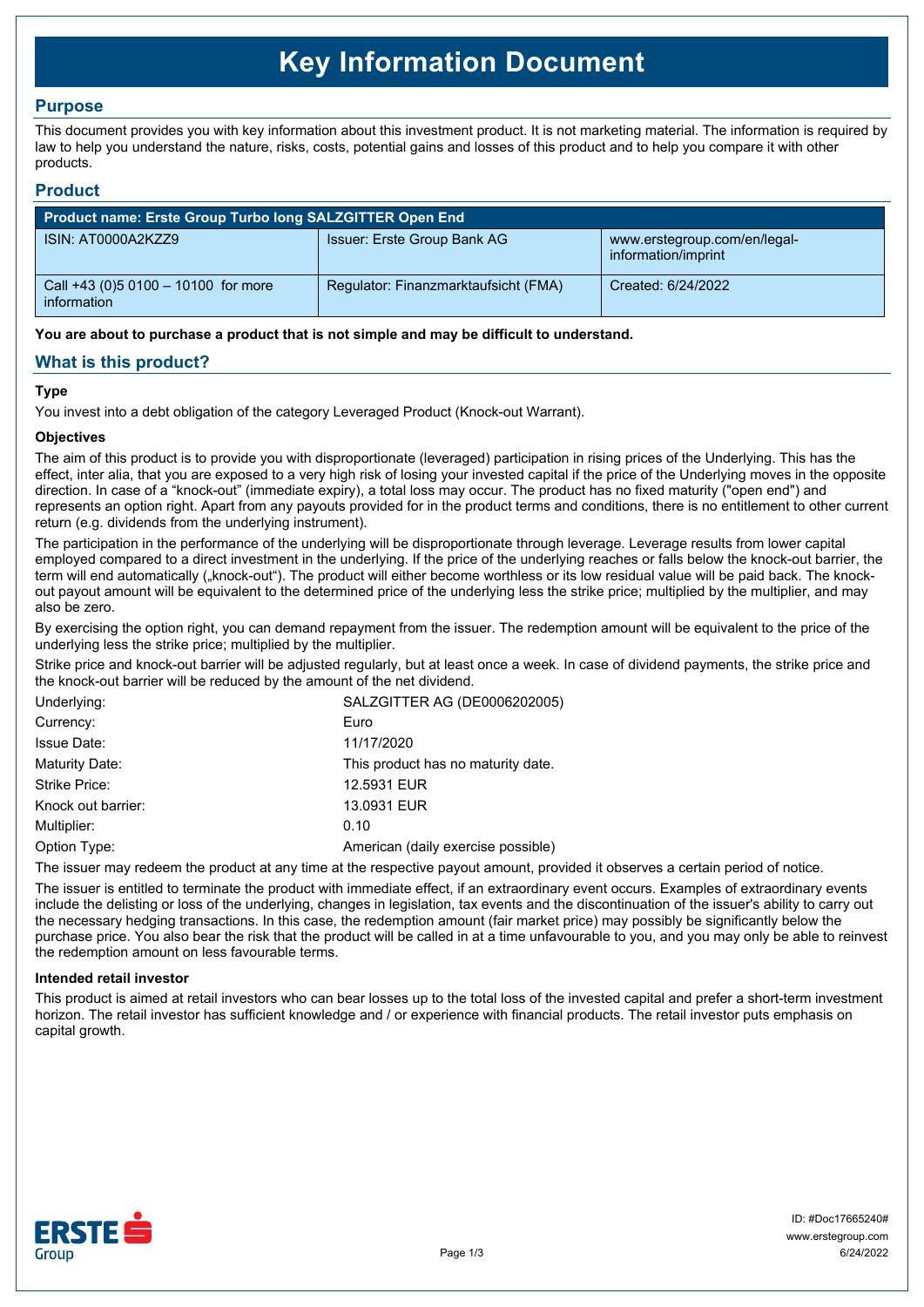# **What are the risks and what could I get in return?**

#### **Risk Indicator**



The summary risk indicator is a guide to the level of risk of this product compared to other products. It shows how likely it is that the product will lose money because of movements in the markets or because we are not able to pay you.

We have classified this product as 7 out of 7, which is the highest risk class.

This rates the potential losses from future performance at a very high level, and poor market conditions are very unlikely to impact our capacity to pay you.

**Be aware of currency risk.** If the currency of the product is different from the currency of the country in which you live, you will receive payments in a different currency, so the final return you will get will depend on the exchange rate between the two currencies. This risk is not considered in the indicator shown above.

This product does not include any protection from future market performance so you could lose some or all of your investment. If we are not able to pay you what is owed, you could lose your entire investment.

#### **Performance scenarios**

*Market developments in the future cannot be accurately predicted. The scenarios shown are only an indication of some of the possible outcomes based on recent returns. Actual returns could be lower.*

| Investment of 10,000 EUR<br><b>Scenarios</b> |                                    | 1 day<br>(recommended<br>holding period) |
|----------------------------------------------|------------------------------------|------------------------------------------|
| <b>Stress scenario</b>                       | What you might get back after cost | 6,603.00 EUR                             |
|                                              | Percentage return                  | $-33.97%$                                |
| Unfavorable scenario                         | What you might get back after cost | 9,142.40 EUR                             |
|                                              | Percentage return                  | $-8.58%$                                 |
| <b>Moderate scenario</b>                     | What you might get back after cost | 9,707.73 EUR                             |
|                                              | Percentage return                  | $-2.92%$                                 |
| <b>Favorable scenario</b>                    | What you might get back after cost | 10,281.12 EUR                            |
|                                              | Percentage return                  | 2.81%                                    |

This table shows the money you could get back over the recommended holding period assuming that you invest 10,000 EUR. Holding the product for longer is expected to significantly affect the risk of the investment.

The scenarios shown illustrate how your investment could perform. You can compare them with the scenarios of other products. In general, the scenarios show the average return per year. If the recommended holding period is less than one year, the scenarios show the percentage return over the recommended holding period. Therefore, the comparability might be limited.

The scenarios presented are an estimate of future performance based on evidence from the past on how the value of this investment varies, and are not an exact indicator. What you get will vary depending on how the market performs and how long you keep the product.

The stress scenario shows what you might get back in extreme market circumstances, and it does not take into account the situation where we are not able to pay you.

The figures shown include all the costs of the product itself, but may not include all the costs that you pay to your advisor or distributor. The figures do not take into account your personal tax situation, which may also affect how much you get back.

# **What happens if Erste Group Bank AG is unable to pay out?**

This product is not covered by any deposit guarantee scheme. You are exposed to the risk that Erste Group Bank AG may not be able to fulfil its obligations arising from this product in the event of an insolvency (inability to pay, over-indebtedness) or from an official order ("bail-in regime"). A total loss of your invested capital is possible.

# **What are the costs?**

The Reduction in Yield (RIY) shows what impact the total costs you pay will have on the investment return you might get. The total costs take into account one-off, ongoing and incidental costs.